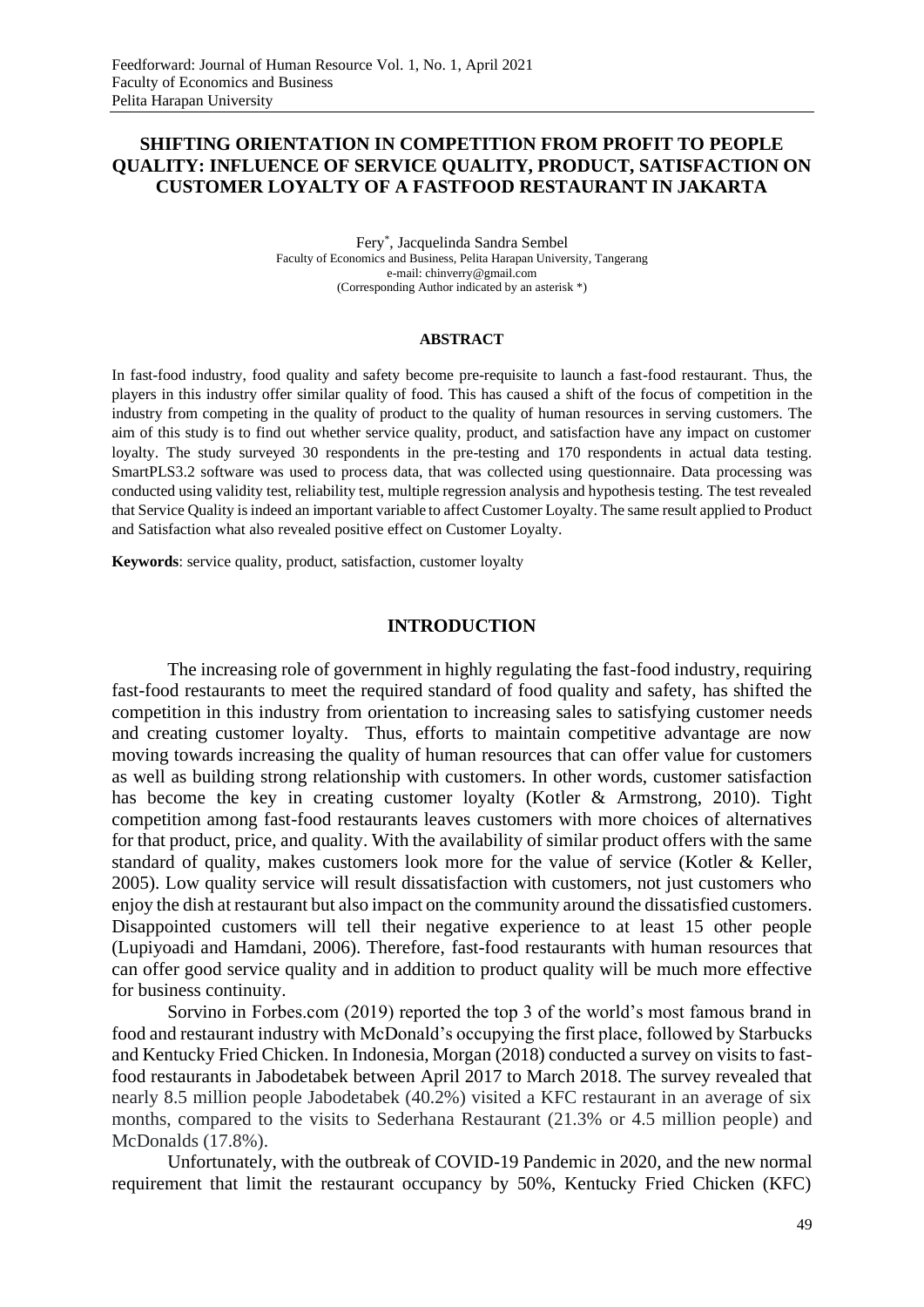experienced set back in the number of visits to the restaurants due to the level of fear of customers of contracting the virus. This virus outbreak also forced many fast-food restaurants to close many of their outlets, including KFC that had to close 100 outlets (Ferry, 2020).

With this disruption in fast-food restaurant, tighter competition and the urgent need for staying in the business, fast-food restaurants including KFC have to identify ways to win customers and make existing customers loyal. Therefore, there is an urgent need for a study to identify variables that can contribute to customer loyalty. This research aims to do analyze the impact of service quality, product quality and satisfaction customer loyalty at KFC in Indonesia.

## **LITERATURE REVIEW**

## **Service Quality with Customer Loyalty**

It is important for firms to maintain customer loyalty by analyzing the level of service quality that meets the needs and wants of customers (Ghotbabadi et al., 2015). Another study conducted by Siddiqi (2011) entitled "Interrelations between Service Quality Attributes, Customers Satisfaction and Customer Loyalty in the Retail Banking Sector in Bangladesh" also considered service quality as an important attribute to customer satisfaction and customer loyalty. The research revealed that service quality has a positive and significant influence on customer loyalty. These studies lead to the formulation of the first hypothesis below:

## **H1: Service Quality has a positive influence on Customer Loyalty**

## **Product Quality and Customer Loyalty**

Kotler and Armstrong (2010) define a product as all that is offered to the market to be consumed to meet the needs and wants of the customers. Further, Kotler and Armstrong explain that product includes physical objects, services, people, places, organizations, and ideas.

According to studies conducted by De Ruter & Wetzels (1998) and Fandos & Flavian (2006), perceived product quality contributes positively to extend loyalty. In addition, they stated that the impact of product quality on loyalty varies from industry to industry.

The results of research by Boulding et al. (1993) revealed that there is a positive relationship between product quality and customer intention to repurchase further as their willingness to recommend to others. This study was also supported by the research conducted by Munger & Grewal (2001) and Chaudhuri & Holbrook, (2001) that confirmed the influence of product quality on repurchase intention leading to customer loyalty. These studies lead to the second hypothesis below.

## **H2: Product has a positive influence on Customer Loyalty**

## **Customer Satisfaction and Customer Loyalty**

Fornell (1992) stated that customer satisfaction leads to customer loyalty. Sheth et al. (2000) supported this notion by stating that customer satisfaction is positively associated with the corporate value and return on investment (ROI). Chiguvi and Guruwo (2015) also found the positive relationship between customer satisfaction and customer loyalty in their study. In addition, a research by Al-Msallam (2015) found that Customer Satisfaction is positively related to Customer Loyalty. These studies lead to the formulation of the last hypothesis in this study below.

## **H3: Customer Satisfaction has a positive influence on Customer Loyalty**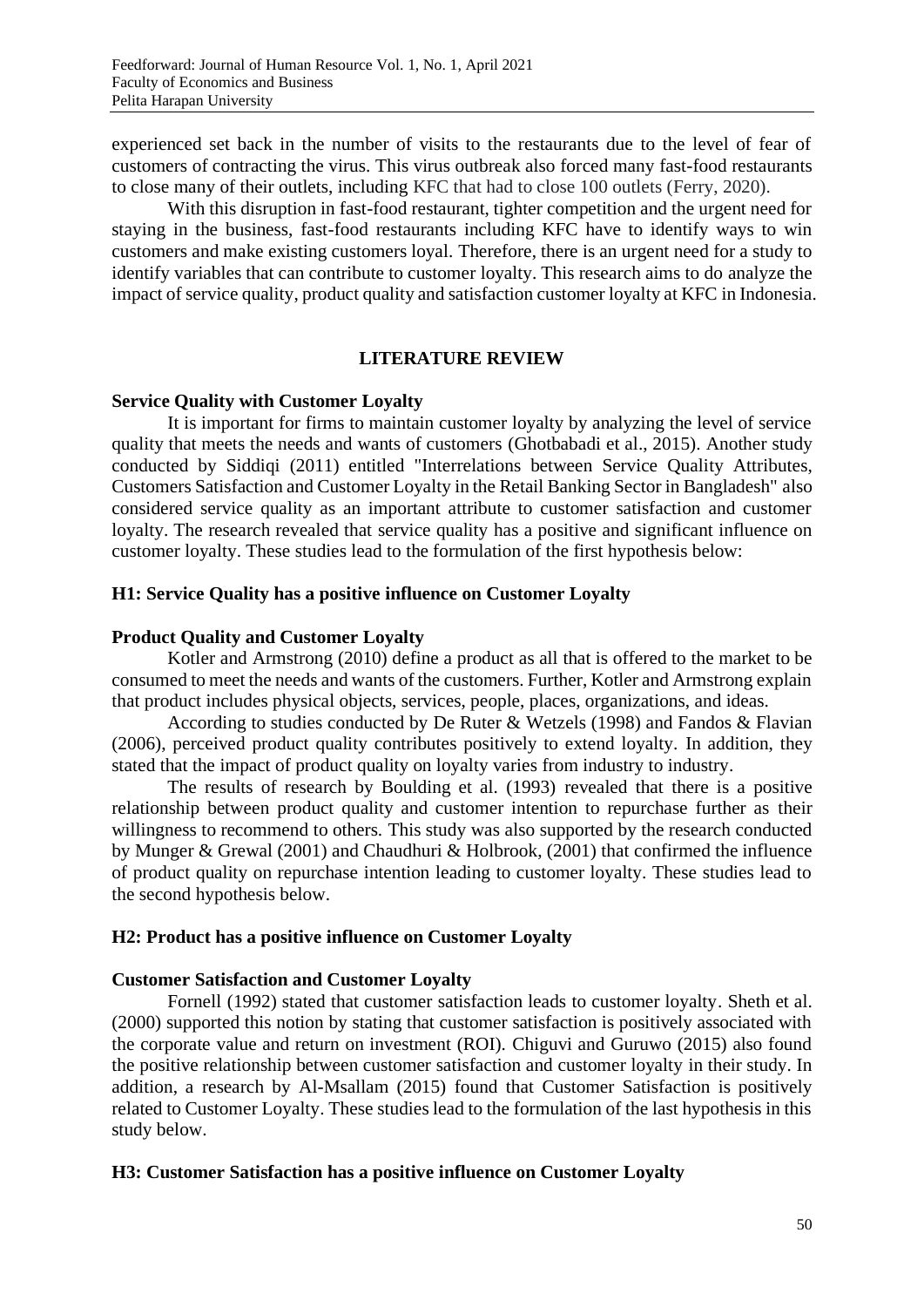### **Research framework**

This study analyzes several important variables that influence customer loyalty described in the following research framework.



### **Figure 1. Research Framework**

## **RESEARCH METHOD**

### **Research Paradigm**

This research uses quantitative method. This type of method is conducted by using numerical analysis to develop and observe certain population related to phenomena. The purpose of this research is to describe the phenomenon that one directly observes and objectively measures (Sekaran & Bougie, 2016). The researchers will use the result of quantitative data (which is in the form of statistics, numerical data, facts) to answer the research questions regarding the hypotheses formulated in the previous section.

### **Population and Sample**

Population according to Sugiyono (2012) is generalization area consisting of objects or subjects with certain qualities and characteristics set by researchers to be studied and then drawn the conclusion from it. The population of this research involves all customers of KFC Indonesia.

Further, Sugiyono (2012) defines sample as part of the number and characteristics of population. The Sample used in this research is customers of KFC in Jakarta and its surrounding cities (Jabodetabek area).

This research used non-probability sampling which members of the population do not have the same probability or opportunity to be chosen as a sample (Supramono & Haryanto, 2005).

The amount of sample is determined by using the following Slovin formula, which suggests a minimum sample of 105 respondents.

 $n = P$ .  $(1 - P)x \frac{Z}{Z}$ ∝²

 $n =$  number of samples  $P =$  proportion accepted 1-p = proportion rejected  $Z =$  value  $\alpha$  = allowable tolerance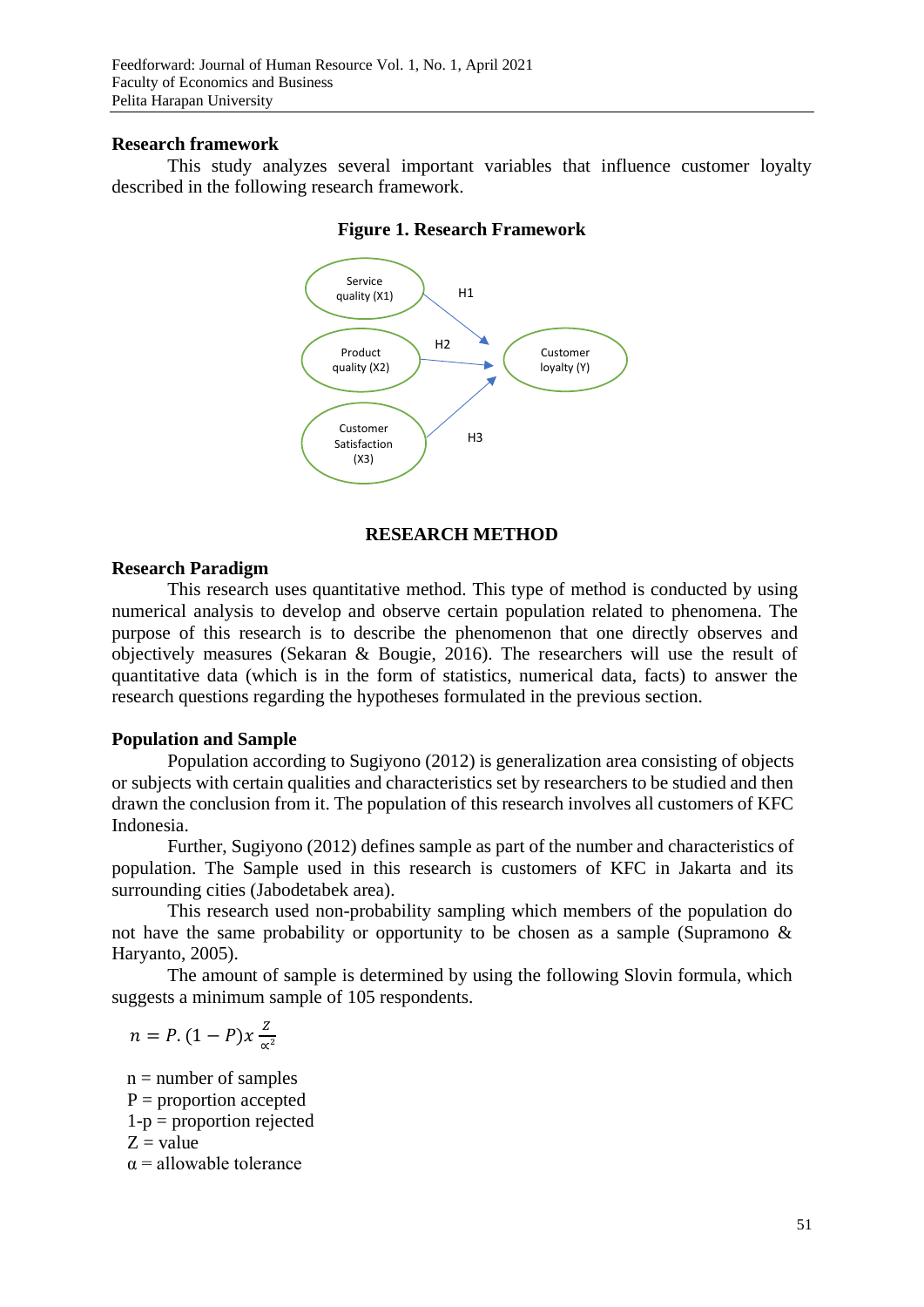$n = 0.8$  (0.2). 1.64 / 0.05<sup>2</sup> = 104.9 which rounds to 105

## **Profile of Respondents**

The respondents of this research are visitors to KFC in JABODETABEK area. Data was collected using online survey. There were 30 respondents involved in the pre-test and 170 respondents involved in the actual study.

**Gender**. Most respondents were male, with a total of 112 respondents (54.50%) and female with a total of 88 respondents (45.50%).

**Age.** Those under 15 years old consisted of 2 respondents (1%), followed by 16–25 years old with a total of 71 respondents (35.50%); 26–45 years old with a total of 78 respondents (39%), and lastly those who are more than 45 years old with a total of 49 respondents (24.50%).

**Occupation**. There are 65 students (32.50%), 121 employees (60.50%), and 14 respondents (7.00%) fall into the category of "others".

**Frequency of visits.** Those who visited KFC 2–3 times a month (78 respondents or 39.00%), followed by respondents visiting KFC 4–5 times a month (63 respondents or 31.50%), and those visiting KFC 1 time a month (30 respondents or 15.00%), and finally those visiting KFC more than 5 times a month with 29 respondent (14.50%).

**Amount Money Spent in a visit**. Most respondents spend  $\leq$  Rp. 50,000 with 169 respondents (64.50%); Rp. 51,000 to Rp. 100,000 with 52 respondents (26%), Rp. 101,000 to Rp300,000 with 18 respondents, and more than Rp. 300,000 with 1 respondent (0.5%).

## **Research Instrument**

In this study, the researchers used online survey with Likert scale  $(1 =$  strongly disagree;  $5 =$  strongly agree), because this scale has constant equal distances between each characteristic value measured (Sekaran & Bougie, 2016).

The following is a list of the indicators of each research variable derived from the research conducted by Yesenia & Siregar (2016).

**Service Quality.** A form of consumers' assessment of the level of service received by the expected level of service. The construct is measured by indicators (Czerniawski & Maloney 1999): tangibles, reliability, empathy, responsiveness, and assurance.

**Product**. Product refers to the ability of a product to perform its functions, includes durability, reliability, ease of operation and improved accuracy, as well as other valuable attributes. The construct is measured by indicators (Kotler & Armstrong, 1995): It tastes good, Product Features, and packaging.

**Customer Satisfaction.** A situation where expectations, wants and needs of customers are met. The construct is measured by indicators (Spreng et al., 1996): The experience of consuming KFC gives happiness, meets expectation, strengthens belief of satisfying experience, evokes pleasant feeling.

**Customer loyalty.** A sense of satisfaction for what they want according to what is expected during the use of a particular product. The construct is measured by indicator (Foster &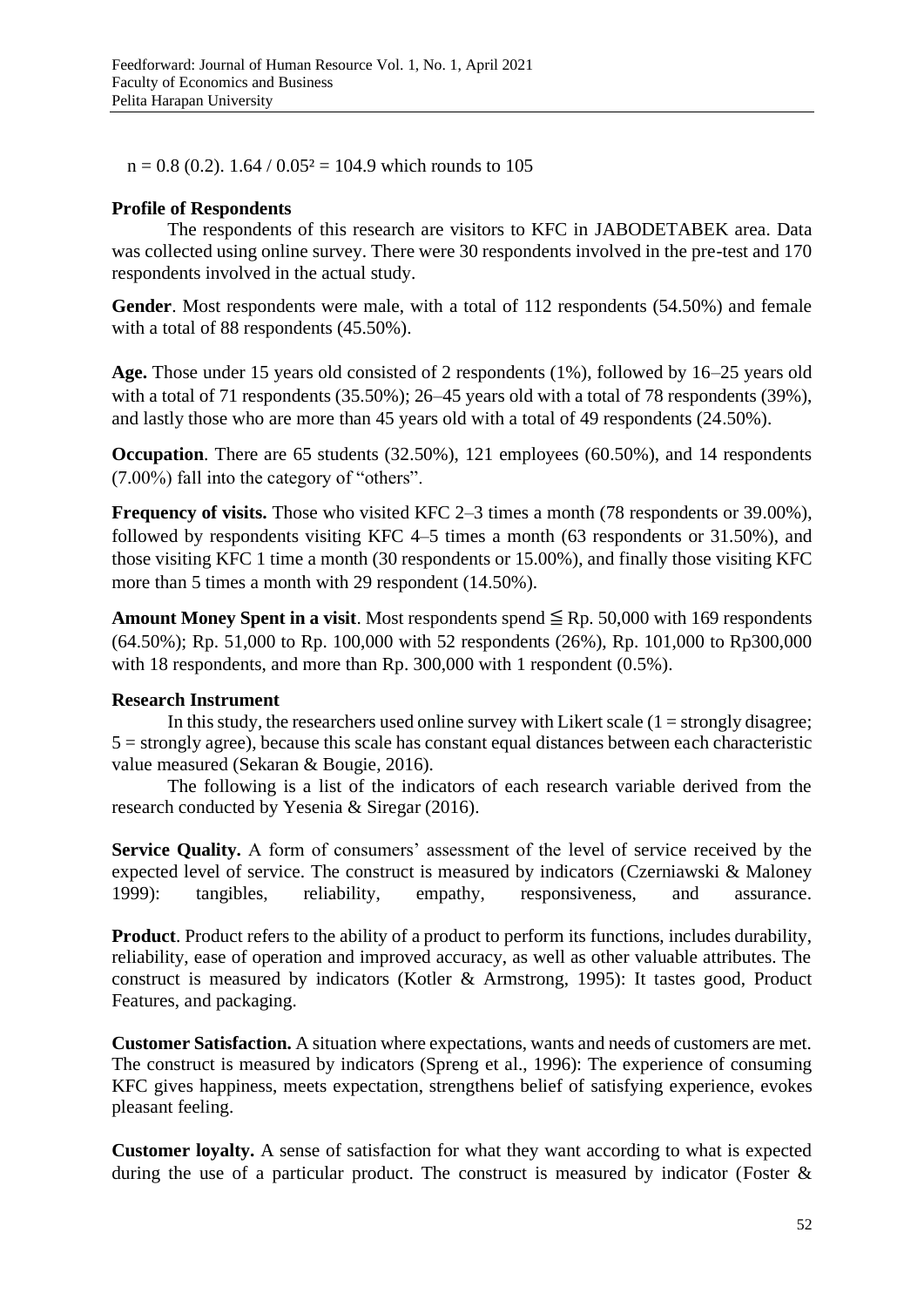Cadogan, 2000): positive words of mouth, recommendation, no intention to switch brand, revisit, top of mind, positive perception.

## **RESULTS AND DISCUSSION**

This study used PLS-SEM as the analytical tool. In analyzing the data using this tool, two stages were conducted, namely the measurement the model test (the outer model) and the structural model test (the inner model).

## **Outer Model**

In the measurement model analysis, the reliability test and the validity test were conducted (Sekaran & Bougie, 2016).

**The validity test.** Sekaran and Bougie (2016) also stated that validity test is conducted to meet three requirements. First, to test the convergent validity, with the Average Variance Extracted (AVE) value of all variables be more than 0.5. Second, the Outer Loadings value of each indicator must be more than 0.6. Third, to test the discriminant validity, the squared correlation value of each variable should be bigger than the cross squared correlation of the variable with other variables. Table 1 and Table 2 show the results of testing the convergent validity of this study.

| Table 1. Actual Convergent Validity (AVE) |                                         |               |
|-------------------------------------------|-----------------------------------------|---------------|
| <b>Variables</b>                          | AVE                                     | <b>Result</b> |
| <b>Service Quality</b>                    | 0.604                                   | Valid         |
| Product                                   | 0.509                                   | Valid         |
| Satisfaction                              | 0.669                                   | Valid         |
| <b>Customer Loyalty</b>                   | 0.607                                   | Valid         |
|                                           | Course Data Dreasesing Decult Crown DLC |               |

#### **Source: Data Processing Result SmartPLS**

Two variables (Service Quality, Satisfaction and Customer loyalty) have AVE values more than the benchmark value of 0.6 as suggested by Sekaran and Bougie (2016), thus considered valid. Product has an AVE value 0.509, slightly below 0.6. Fornell & Larcker (1981) and Sekaran & Bougie (2016) considered a value of 0.5 acceptable. Therefore, this product (Product) was still included in the analysis.

|                 | Table 2. Actual Convergent Validity (Outer Loading |               |  |
|-----------------|----------------------------------------------------|---------------|--|
| Indicators      | <b>Outer Loadings</b>                              | <b>Result</b> |  |
| SQ1             | 0.804                                              | Valid         |  |
| SQ <sub>2</sub> | 0.802                                              | Valid         |  |
| SQ <sub>3</sub> | 0.708                                              | Valid         |  |
| SQ4             | 0.778                                              | Valid         |  |
| SQ <sub>5</sub> | 0.847                                              | Valid         |  |
| SQ <sub>6</sub> | 0.852                                              | Valid         |  |
| SQ7             | 0.734                                              | Valid         |  |
| SQ <sub>8</sub> | 0.671                                              | Valid         |  |
| P <sub>1</sub>  | 0.727                                              | Valid         |  |
| P <sub>2</sub>  | 0.692                                              | Valid         |  |
| P <sub>4</sub>  | 0.746                                              | Valid         |  |
| P <sub>5</sub>  | 0.758                                              | Valid         |  |
| P <sub>6</sub>  | 0.773                                              | Valid         |  |
| P7              | 0.675                                              | Valid         |  |

# **Table 2. Actual Convergent Validity (Outer Loadings)**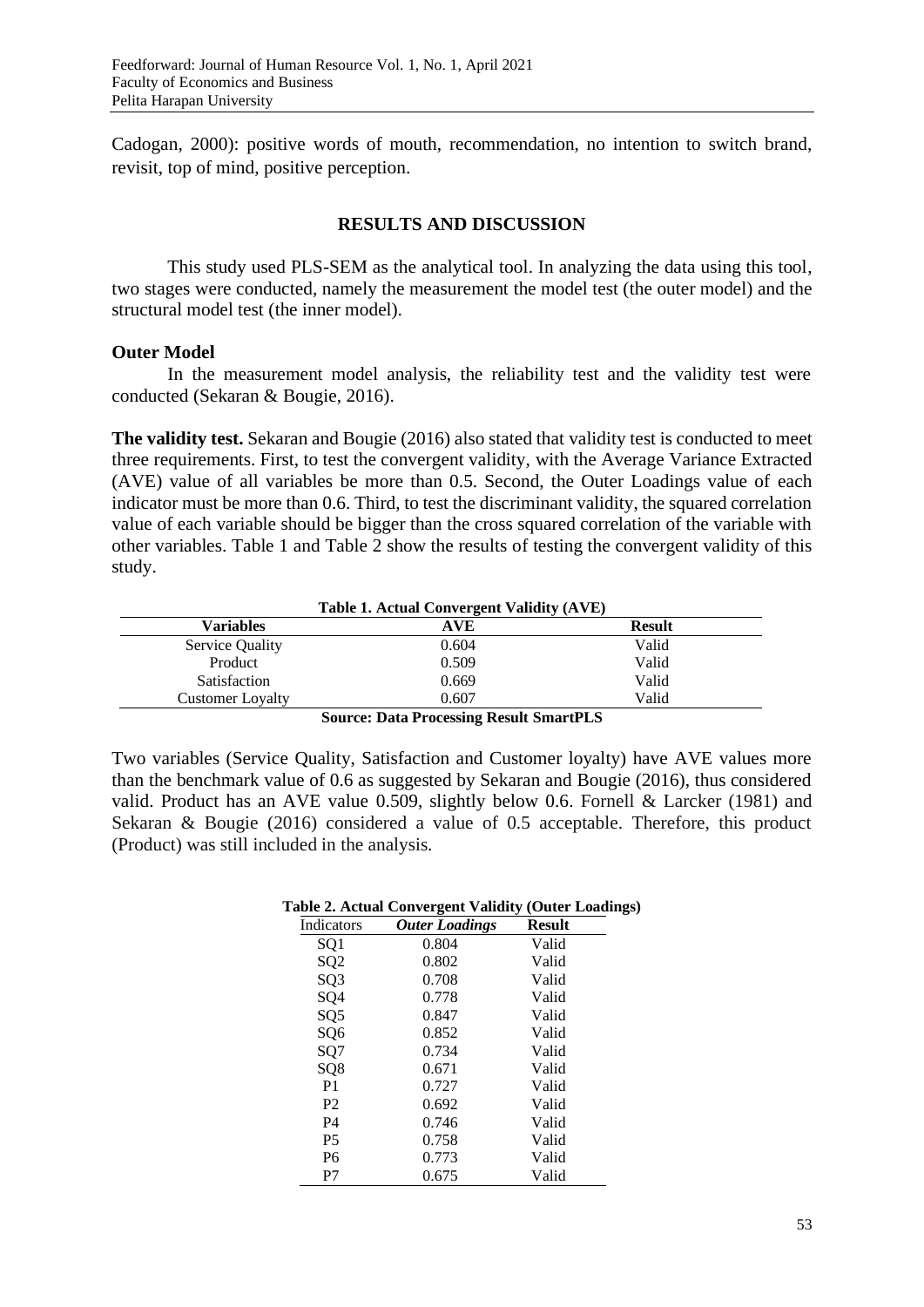| P8              | 0.675 | Valid |
|-----------------|-------|-------|
| S1              | 0.710 | Valid |
| S <sub>2</sub>  | 0.882 | Valid |
| S3              | 0.755 | Valid |
| S4              | 0.908 | Valid |
| CL1             | 0.849 | Valid |
| CL <sub>2</sub> | 0.745 | Valid |
| CL <sub>3</sub> | 0.753 | Valid |
| CL4             | 0.684 | Valid |
| CL5             | 0.808 | Valid |
| CL6             | 0.731 | Valid |

**Source: Data Processing Result SmartPLS**

Table 2 shows that all indicators in the actual test are valid (all above the benchmark of 0.6). These valid results were obtained after three indicators that were invalid (below a benchmark of 0.6) in the pre-test were removed.

| <b>Table 3. Actual Discriminant Validity</b> |       |                |                                        |                     |
|----------------------------------------------|-------|----------------|----------------------------------------|---------------------|
|                                              | SO    | <b>Product</b> | <b>Customer</b><br><b>Satisfaction</b> | Customer<br>lovatlv |
| <b>Service</b><br><b>Ouality</b>             | 0.777 |                |                                        |                     |
| <b>Product</b>                               | 0.814 | 0.713          |                                        |                     |
| Customer<br>satisfaction                     | 0.295 | 0.223          | 0.818                                  |                     |
| Customer<br>Lovalty                          | 0.317 | 0.402          | 0.723                                  | 0.779               |

**Source: Data Processing Result SmartPLS**

Table 3 that describes Actual Discriminant Validity shows that Service Quality, Product, Customer satisfaction and Customer loyalty have all fulfilled the requirements (above 0.6) and thus, considered valid (Sekaran & Bougie, 2016).

**The reliability test** was carried to measure the internal consistency reliability test with two conditions that must be met. The first requirement is that the value of the Cronbach's alpha must be higher than 0.6. The second requirement is that the value of the composite reliability variable must be higher than 0.6. Table 4 and Table 5 describe the results of the reliability test in the measurement model of this study.

| Table 4. Actual of Cronbach's Alpha |                                         |          |  |
|-------------------------------------|-----------------------------------------|----------|--|
| <b>Variables</b>                    | Cronbach's<br><b>Result</b>             |          |  |
|                                     | Alpha                                   |          |  |
| Service Quality                     | 0.914                                   | Reliable |  |
| Product                             | 0.867                                   | Reliable |  |
| Satisfaction                        | 0.834                                   | Reliable |  |
| <b>Customer Loyalty</b>             | 0.891                                   | Reliable |  |
|                                     | Course Data Dreassairs Desult Smort DLS |          |  |

**Source: Data Processing Result SmartPLS**

Table 4 shows that Service Quality has a Cronbach's Alpha value of 0.914, Product has a value of 0.867, Satisfaction has a value of 0.834 and Customer Loyalty has a value of 0.891. This means that all variables have Cronbach's alpha values above the benchmark value of 0.6, Thus, all variables are considered reliable.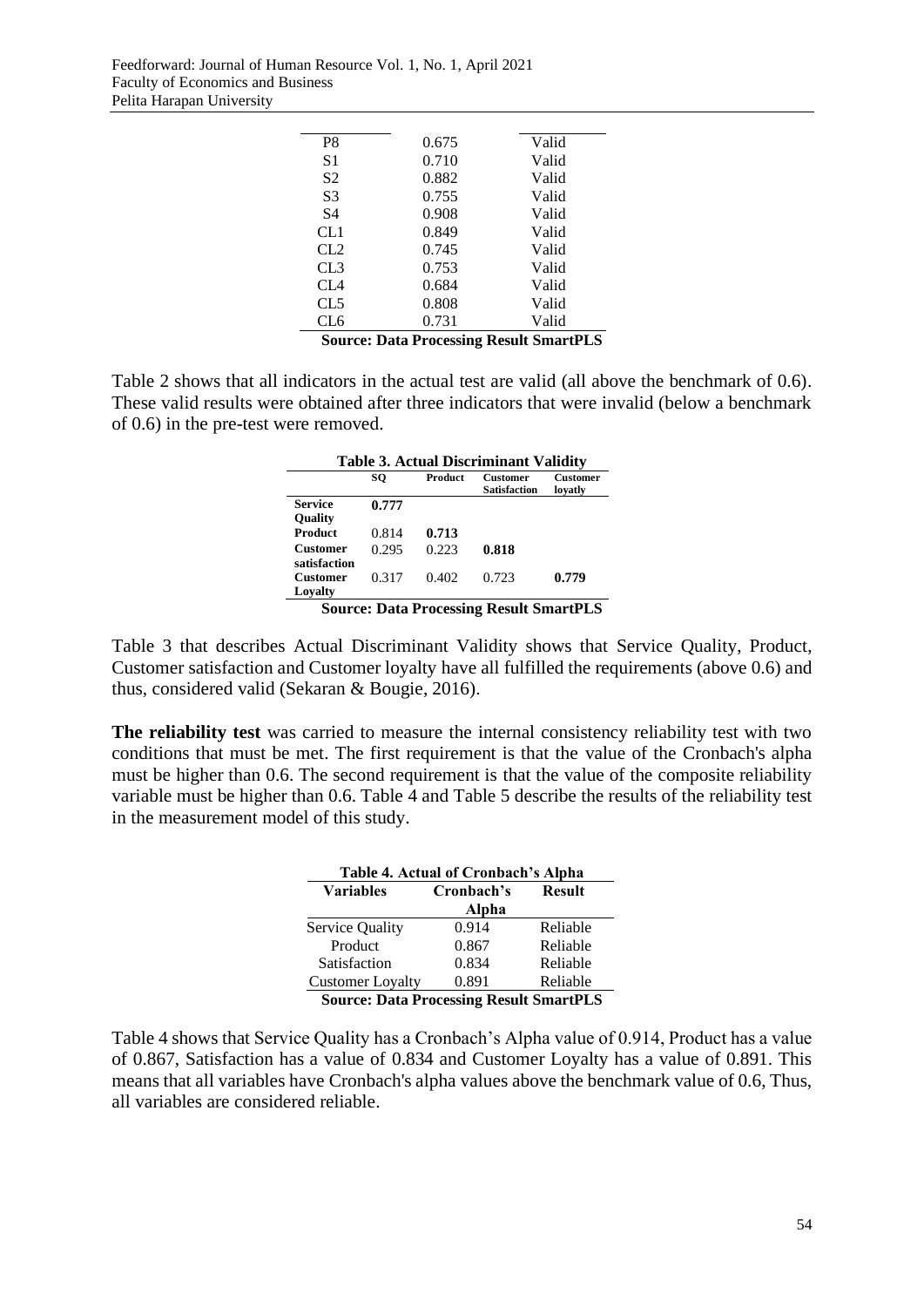| <b>Table 5. Actual Composite Reliability</b> |                                                |          |  |
|----------------------------------------------|------------------------------------------------|----------|--|
| <b>Variables</b>                             | Composite                                      |          |  |
|                                              | <b>Reliability</b>                             |          |  |
| Service Quality                              | 0.924                                          | Reliable |  |
| Product                                      | 0.892                                          | Reliable |  |
| Satisfaction                                 | 0.889                                          | Reliable |  |
| <b>Customer Loyalty</b>                      | 0.915                                          | Reliable |  |
|                                              | <b>Source: Data Processing Result SmartPLS</b> |          |  |

In addition to calculating Cronbach's Alpha, this study also measured Composite reliability (sometimes called construct **reliability**). Composite reliability is used as a measure of internal consistency in scale items (Netemeyer et al., 2003). Table 5 shows the composite reliability values of all variables also meet the stipulated requirements, namely above 0.6 to be considered reliable (Sekaran & Bougie, 2016).

## **Inner (Structural) Model**

The hypothesis testing is conducted to determine if H0 (null hypotheses) can be rejected in favor of the alternative hypotheses, namely H1, H2, and H3 (Sekaran & Bougie, 2016, p. 301). Hypothesis testing requires a t-test (t-statistics) and p-value to determine whether the hypothesis is accepted or supported.

The first criterion is t-statistics or critical value, where the hypothesis is accepted if the hypothesis has a critical value (t-statistic) of more than 1.651 for one-tailed test (Ghozali & Latan, 2015). The second criterion is p-value, where the hypothesis is accepted if it has p-value of less than 0.05. The results of hypothesis testing of this study are presented in Table 6.

| <b>Hypoth</b><br>esis | <b>Standardize</b><br>d coefficient             | - J F<br>Path<br>Coeff | т<br><b>Statistic</b><br>(>1.651) | P<br>Valu<br>e | <b>DECIS</b><br><b>ION</b> |
|-----------------------|-------------------------------------------------|------------------------|-----------------------------------|----------------|----------------------------|
| H1                    | Service<br>Ouality<br>to<br>Customer<br>Loyalty | $-0,265$               | 1,725                             | 0.043          | Suppor<br>ted              |
| H2                    | Product<br>to<br>Customer<br>Loyalty            | 0,462                  | 3,309                             | 0,001          | Suppor<br>ted              |
| H <sub>3</sub>        | Satisfaction<br>Customer<br>tο<br>Loyalty       | 0,698                  | 12.412                            | 0,000          | Suppor<br>ted              |

**Table 6 Hypothesis Test**

**Source: Data Processing Result SmartPLS**

Based on the above table, the three hypotheses are supported. An indication of whether a hypothesis is supported is determined by the T-value of more than 1.651 and P-value of more than 0.05 (Ghozali & Latan, 2015).

The first hypothesis has a critical value (t-statistics) of 1.725 with a p-value of 0.043. The second hypothesis has a critical value (t-statistics) of 3.309 with a p-value of 0.001. The third hypothesis has a critical value (t-statistics) of 12.412 with a p-value of 0.00. Therefore, it can be concluded that H1, H2, and H3 are all supported.

### **R Square**

In assessing a research construct, the research model is represented by the value of R square (R2). The results of R2 make a research model reliable or not (Ghozali, 2011). In this study, the R-Square value can be seen in Table 7.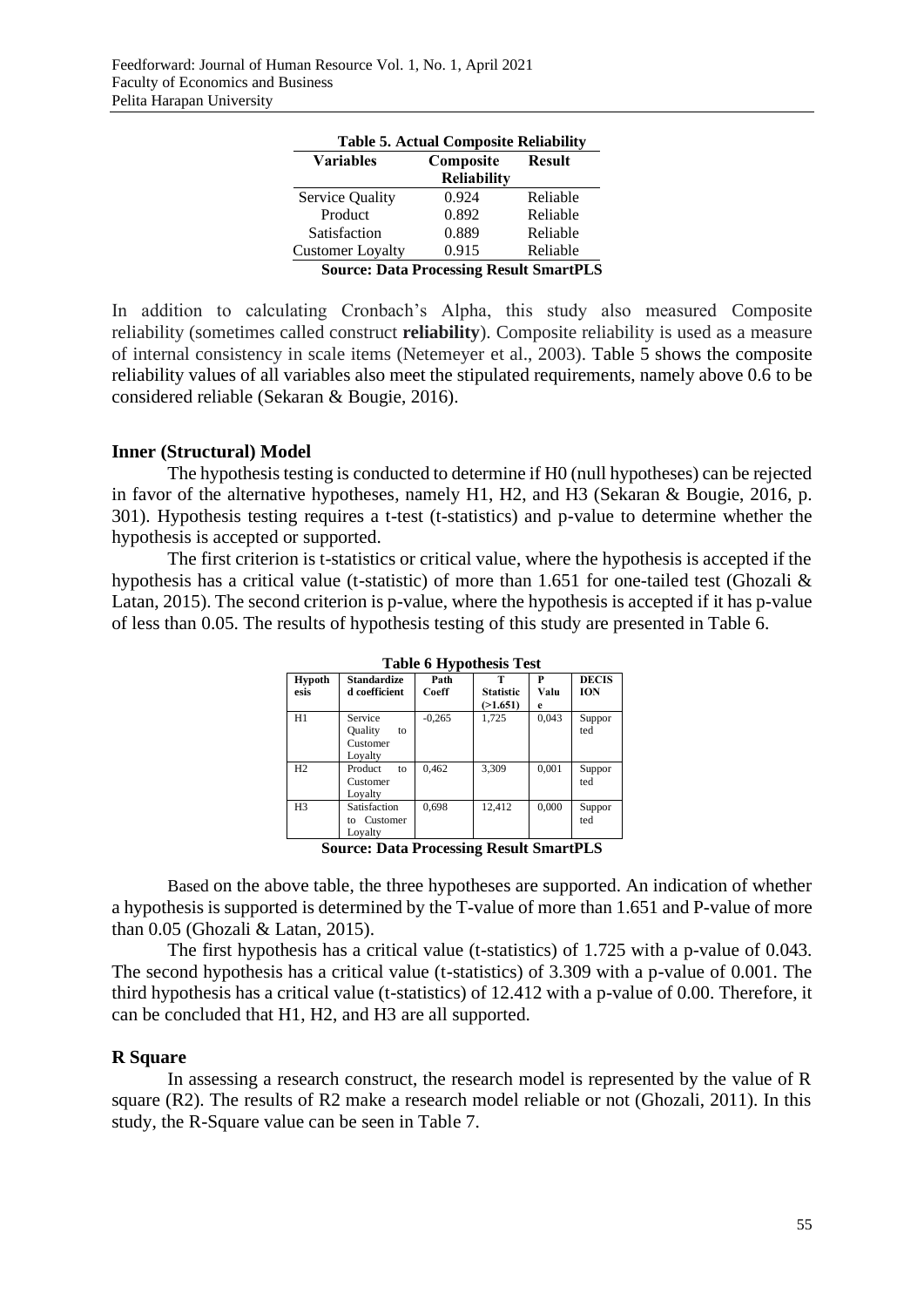| Table 7. R-Square                              |          |                   |
|------------------------------------------------|----------|-------------------|
|                                                | R Square | R Square adjusted |
|                                                | 0.607    | 0.594             |
| <b>Source: Data Processing Result SmartPLS</b> |          |                   |

**Table 7. R-Square**

Table 7 shows the R-square value of 0.607, which means that only 60.7% of all independent variables such as Service Quality, Product and Satisfaction can explain the dependent variable (Customer Loyalty). The remaining 39.3% is explained by other variables not specifically analyzed in this study.

**Hypothesis 1 states that service quality has a positive influence on customer loyalty.** The result of Hypothesis test in Table 6 shows that first hypothesis has a t-statistics of 1.725, which is greater than 1.651. This means that the hypothesis is accepted. In addition, the hypothesis should have a p-value of less than 0.05 to be considered supported. Because the tstatistics of the first hypothesis is  $1.725 > 1.651$  and the p-value of the first hypothesis is 0.043 < 0.05, the first hypothesis is accepted and supported.

This result is in line with previous research by Siddiqi (2011) with a study entitled "Interrelations between Service Quality Attributes, Customers Satisfaction and Customer Loyalty in the Retail Banking Sector in Bangladesh." From the research, they found that service quality has a positive and significant influence on customer loyalty. Service Quality provided by qualified human resources plays a significant role in meeting customer needs and wants to provide positive experience of customer and create customer satisfaction (Ghotbabadi et al., 2015).

**Hypothesis 2 states that product has a positive influence on customer loyalty**. The second hypothesis has a t-statistics of 3.309 which is greater than 1.651, so the hypothesis is accepted. In addition, if the hypothesis has a p-value less than 0.05, the hypothesis is supported. Because the t-statistics of the second hypothesis is more than 1.651, which is  $3.309 > 1.651$ and the p-value of the second hypothesis is less than 0.05, which is  $0.001 < 0.05$ , the second hypothesis is also accepted and supported.

The results of this research are supported by a study conducted by Boulding et al (1993). Their study found that there is a positive relationship between product quality and customer intention to repurchase as well as the willingness to recommend to others. This happens because perceptions toward product quality influence value, efforts of marketers have focused on improving product quality to reinforce positive perceptions, so purchase intentions can result in loyalty (Munger & Grewal, 2001). Kotler and Armstrong (2010) seem to agree that products are everything that can be offered to the market to be noticed, obtained, used, or consumed to fulfill wants or needs. This includes physical objects, services, people, places, organizations, and concepts. Thus, it is important for companies in fast-food industry to pay attention to not only improving the physical product features, but also the product attributes and the people providing services to stimulate positive experience in product consumption.

**Hypothesis 3 states that Satisfaction has a positive influence on customer loyalty**. The third hypothesis has a t-statistics of 12.142 which is more than 1.651, so the hypothesis is accepted. In addition, p-value should be less than 0.05 for the hypothesis to be supported. Because the t-statistics of the third hypothesis is more than 1.651, or to be exact:  $12.142 >$ 1.651 and the p-value of the third hypothesis is less than 0.05, which is  $0.000 < 0.05$ , then the third hypothesis is accepted and supported.

This result is also supported by the results of a research conducted by Oliva et al. (1992) that found that customer loyalty will improve considerably when the customer satisfaction reaches a certain level and customer loyalty will go down significantly if the level of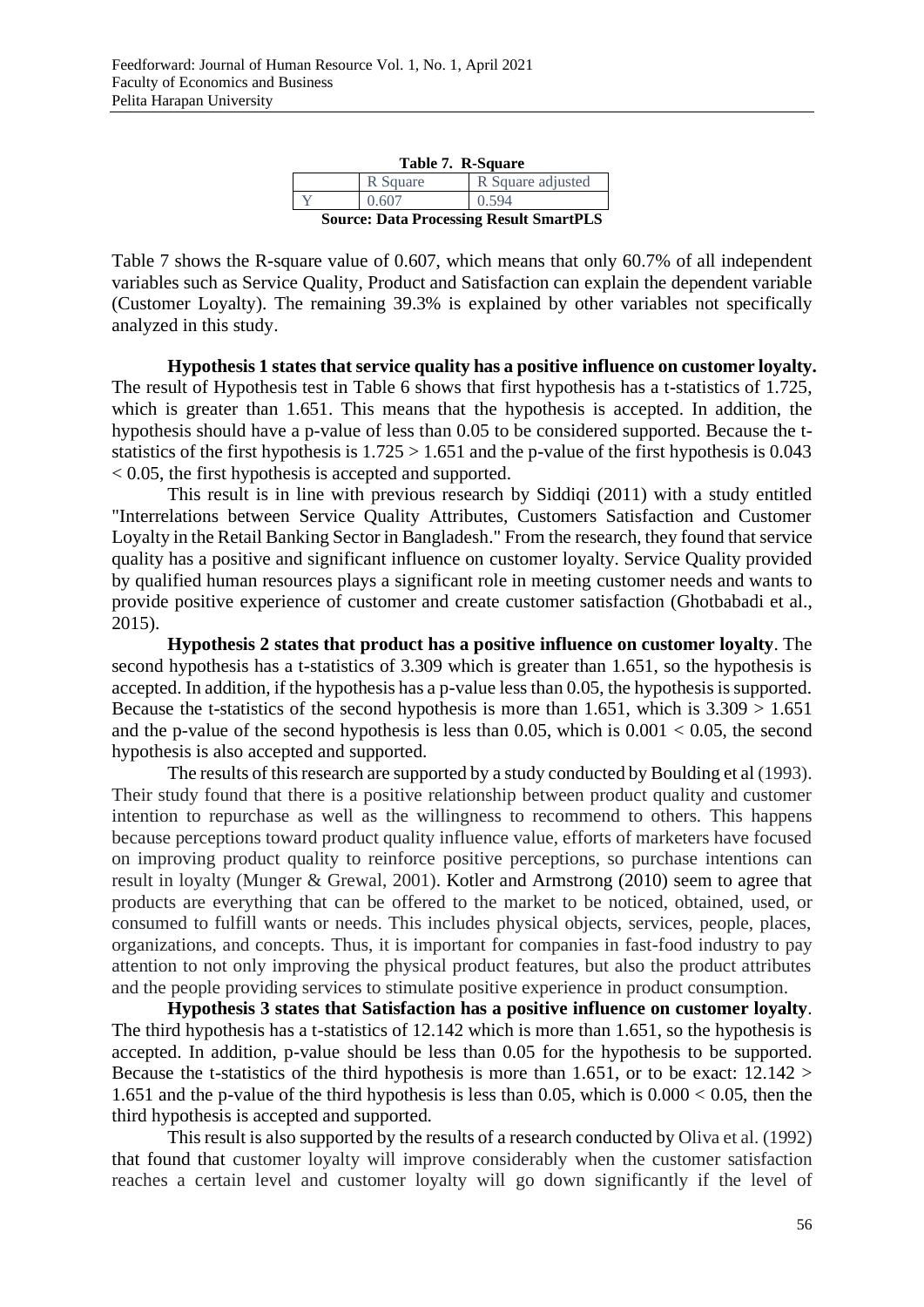satisfaction falls to a certain point. A study by Chiguvi and Guruwo (2015) also obtained the same result concerning customer satisfaction that positively affects customer loyalty. This result can be used to inspire fast-food restaurants to integrate strategies to create customer satisfaction in improving their competitive advantage in the fast-food industry.

## **CONCLUSION AND RECOMMENDATIONS**

The aim of this research is to determine if there is a positive effect of Service Quality, Product, Satisfaction on Customer Loyalty. Based on the results of the analysis and data processing, the following conclusions are obtained:

- 1. The first hypothesis that states a positive relationship between Service Quality and Customer Loyalty was supported. This indicates that the higher the service quality, the more loyal the customers will be. Therefore, companies can put efforts to equip their human resources with the skills to better serve their target customers as well as the existing customers.
- 2. The second hypothesis that states a positive relationship between Product and Customer Loyalty was also supported. This shows that the higher the product quality, the more loyal the customers will be. When improving product quality, firms should not just focus on physical product features, but also product attributes and the service attached to presenting the product (Kotler & Armstrong, 2010). This becomes critical in the post COVID-19 pandemic, which products to also be processed and served hygienically.
- 3. The third hypothesis that states a positive relationship between Satisfaction and Customer Loyalty was supported. This indicates that the higher the satisfaction, the more loyal customers will be. When designing strategies to boost customer satisfaction, firms can consider closely monitoring the dynamic and rapid changes in the needs and wants of customers, specifically in the post COVID-19 era.

In addition, here are several recommendations for future research:

- 1. Because this research was only conducted in a certain area (Jabodetabek area), the results cannot be generalized to draw conclusion about the context of other areas. Thus, it is recommended for further researchers to conduct similar research in the geographical area of interest. It is also recommended to expand the coverage of the geographical area to include other big cities in Indonesia if the researchers would like to get information in the national context.
- 2. This research shows that the three independent variables only moderately influence (60.4%) the dependent variable (Customer Loyalty), For future researchers, it is recommended to consider adding or using other variables such as the Brand Image or Brand Reputation as additional variables that can affect Customer Loyalty.

# **ACKNOWLEDGEMENTS**

The researchers would like to express their great gratitude to Universitas Pelita Harapan, especially Faculty of Economics and Business for giving the opportunity to publish this article. We would also like to extend our sincere appreciation to the people who have assisted us as reviewers for this journal article with their valuable insights. This study used the study conducted by Yesenia & Siregar (2016) as the main reference for research model development with slight modification in the research framework, involving customers of Kentucky Fried Chicken in Jabodetabek area as the respondents.

# Reviewers:

1. Ibu Gracia Shinta S. Ugut, MBA., Ph.D., Pelita Harapan University, Tangerang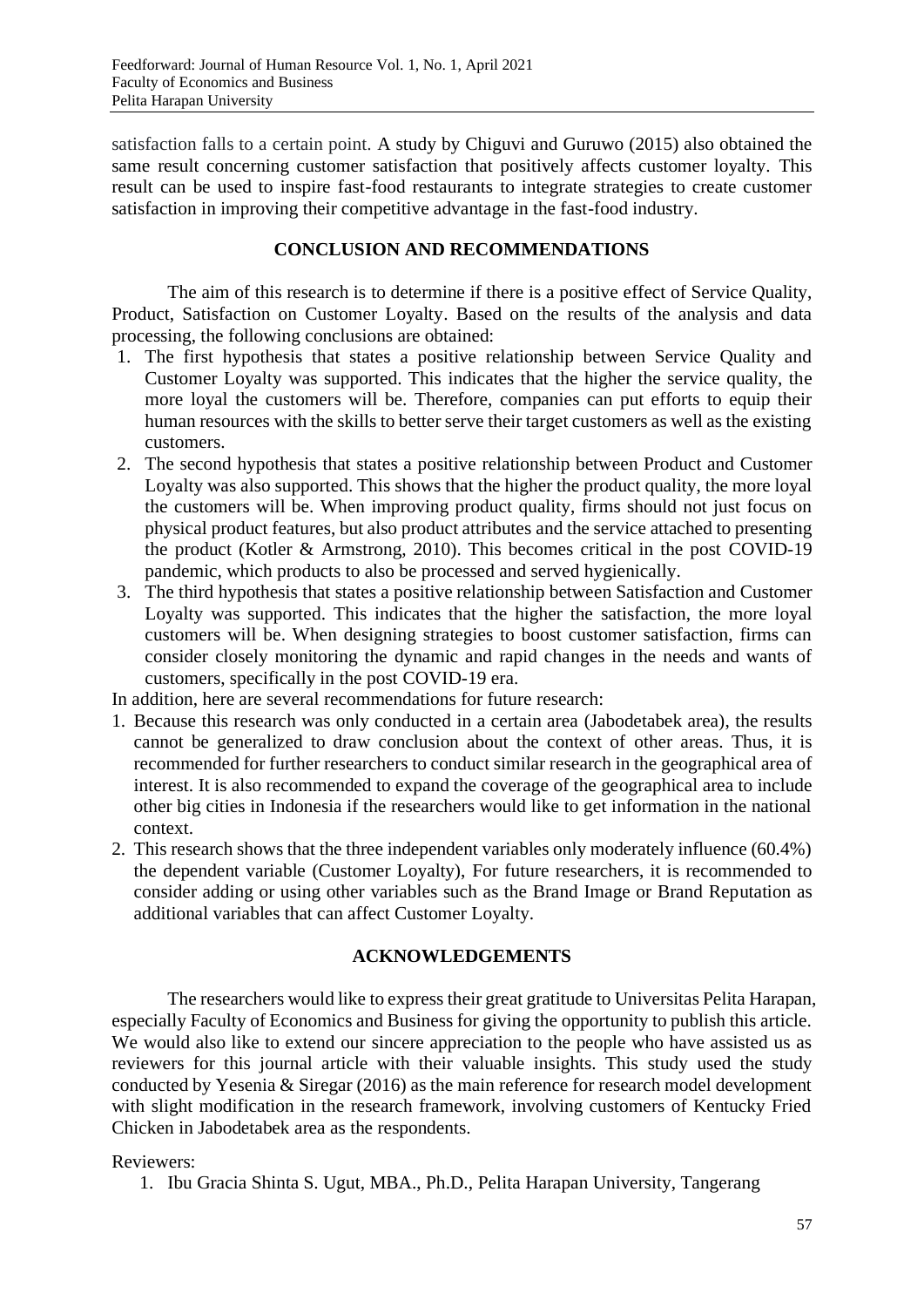- 2. Ibu Isana S.C. Meranga, S.P., M.M., Pelita Harapan University, Tangerang
- 3. Ibu Yohana Palupi Meilani, S.P., M.Si., Pelita Harapan University, Tangerang
- 4. Bapak Rinto Rain Barry, S.T., M.M., Pelita Harapan University, Tangerang

## **REFERENCES**

- Al-Msallam, S. (2015), Customer satisfaction and brand loyalty in hotel industry. *International Journal of Management Sciences and Business Research, 4*(9), 1–13. <https://ssrn.com/abstract=2738998>
- Boulding, W., Kalra, A., Staelin, R. and Zeithaml, V. A. (1993). A dynamic process model of service quality: From expectations to behavioural intentions. *Journal of Marketing Research, 30*(1), 7–27.<https://doi.org/10.1177/002224379303000102>
- Chaudhuri, A., Holbrook, M. B. (2001). The chain effect from brand trust and brand effect to brand performance: The role of brand loyalty. *Journal of Marketing, 65*(2), 81–93. <https://doi.org/10.1509/jmkg.65.2.81.18255>
- Chiguvi, D., & Guruwo, P. T. (2015). Impact of customer satisfaction on customer loyalty in the banking sector. *International Journal of Scientific Engineering and Research, 5*(2), 55–63.<https://www.ijser.in/archives/v5i2/>
- Czerniawski, R.D., & Maloney, M.W. (1999) *Creating brand loyalty: The management of power positioning and really great advertising*. American Management Association.
- De Ruter, K., Wetzels, M., & Bloemer, J. (1998), On the relationship between perceived service quality, service loyalty and switching costs. *International Journal of Service Industry Management, 9*(5), 436–453.<https://doi.org/10.1108/09564239810238848>
- Fandos, C., & Flavian, C. (2006). Intrinsic and extrinsic quality attributes, loyalty and buying intention: An analysis for a PDO product. *British Food Journal, 108*(8), 646–662. <https://doi.org/10.1108/00070700610682337>
- Ferry, S. (2020, April 23). *KFC tutup 100 gerai karena Corona, sahamnya menguat 19%.* CNBC Indonesia. [https://www.cnbcindonesia.com/market/20200423150256-17-](https://www.cnbcindonesia.com/market/20200423150256-17-153950/kfc-tutup-100-gerai-karena-corona-harga-sahamnya-menguat-19) [153950/kfc-tutup-100-gerai-karena-corona-harga-sahamnya-menguat-19](https://www.cnbcindonesia.com/market/20200423150256-17-153950/kfc-tutup-100-gerai-karena-corona-harga-sahamnya-menguat-19)
- Fornell, C. (1992). A national customer satisfaction barometer: The Swedish experience. *Journal of Marketing, 56*(1), 6–21.<https://doi.org/10.1177/002224299205600103>
- Fornell, C., & Larcker, D. F. (1981). Evaluating structural equation models with unobservable variables and measurement error. *Journal of Marketing Research, 18*(1), 39–50. <https://doi.org/10.1177/002224378101800104>
- Foster, B. D., & Cadogan, J.W. (2000). Relationship selling and costumer loyalty: An empirical investigation. *Marketing Investigation and Planning, 18*(4), 185–199. <https://doi.org/10.1108/02634500010333316>
- Ghotbabadi, A. R., Feiz, S., & Baharun, R. (2015). Service quality measurements: A review. *International Journal of Academic Research in Business and Social Sciences, 5*(2), 267–286. <https://doi.org/10.6007/IJARBSS/v5-i2/1484>
- Ghozali, I. (2011). *Aplikasi analisis multivariat dengan program SPSS*. Badan Penerbit Universitas Diponegoro.